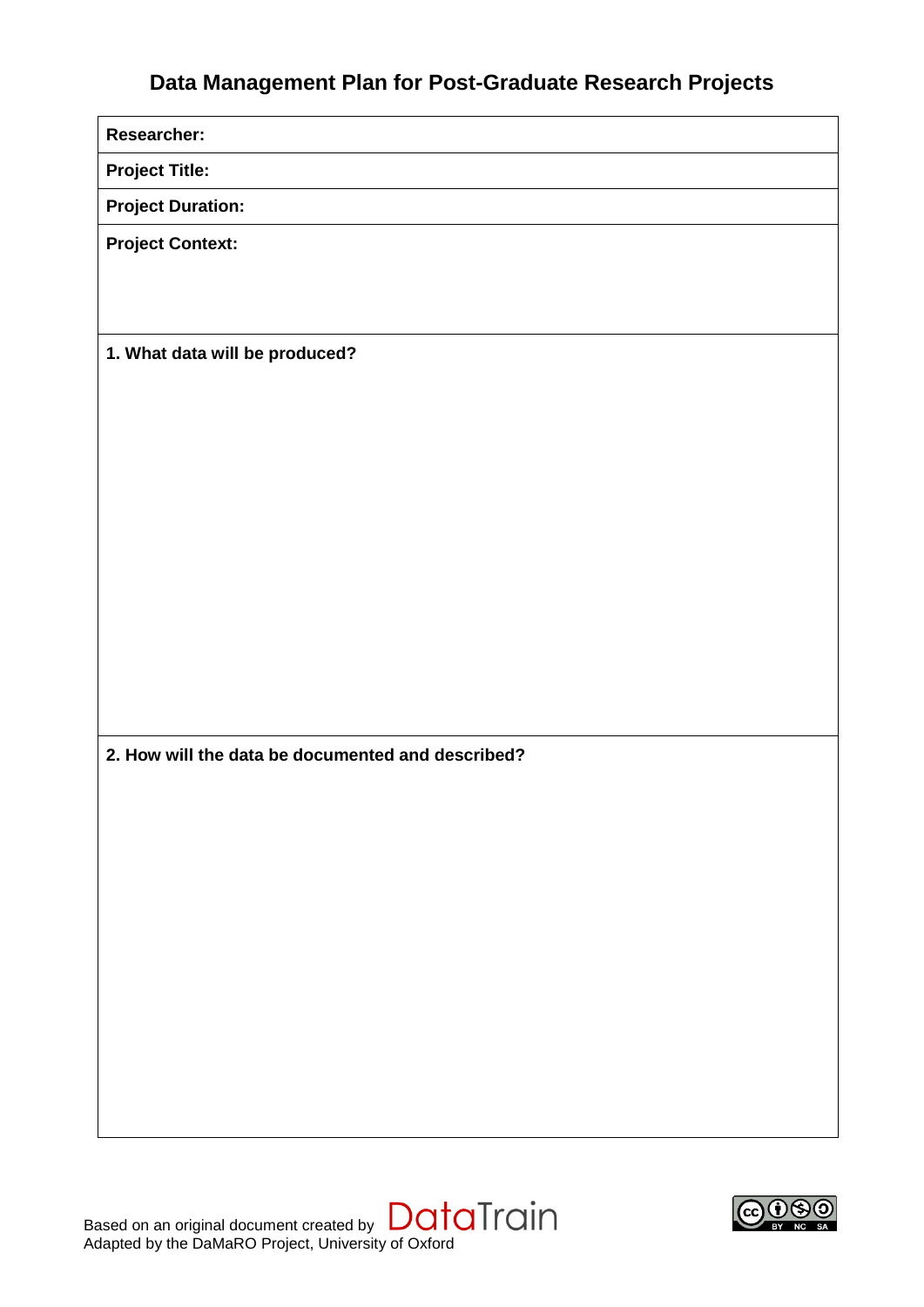| 3. How will the data be stored and backed up during the lifetime of the project?                  |                      |
|---------------------------------------------------------------------------------------------------|----------------------|
|                                                                                                   |                      |
|                                                                                                   |                      |
|                                                                                                   |                      |
|                                                                                                   |                      |
|                                                                                                   |                      |
|                                                                                                   |                      |
|                                                                                                   |                      |
|                                                                                                   |                      |
|                                                                                                   |                      |
| 4. Legal and ethical issues                                                                       |                      |
|                                                                                                   |                      |
|                                                                                                   |                      |
|                                                                                                   |                      |
|                                                                                                   |                      |
|                                                                                                   |                      |
|                                                                                                   |                      |
|                                                                                                   |                      |
|                                                                                                   |                      |
| 5. What are the plans for long-term archiving and data sharing after submission of the<br>thesis? |                      |
|                                                                                                   |                      |
|                                                                                                   |                      |
|                                                                                                   |                      |
|                                                                                                   |                      |
|                                                                                                   |                      |
|                                                                                                   |                      |
|                                                                                                   |                      |
|                                                                                                   |                      |
| Signed:                                                                                           | <b>Version:</b>      |
| <b>Date Created:</b>                                                                              | <b>Date Amended:</b> |